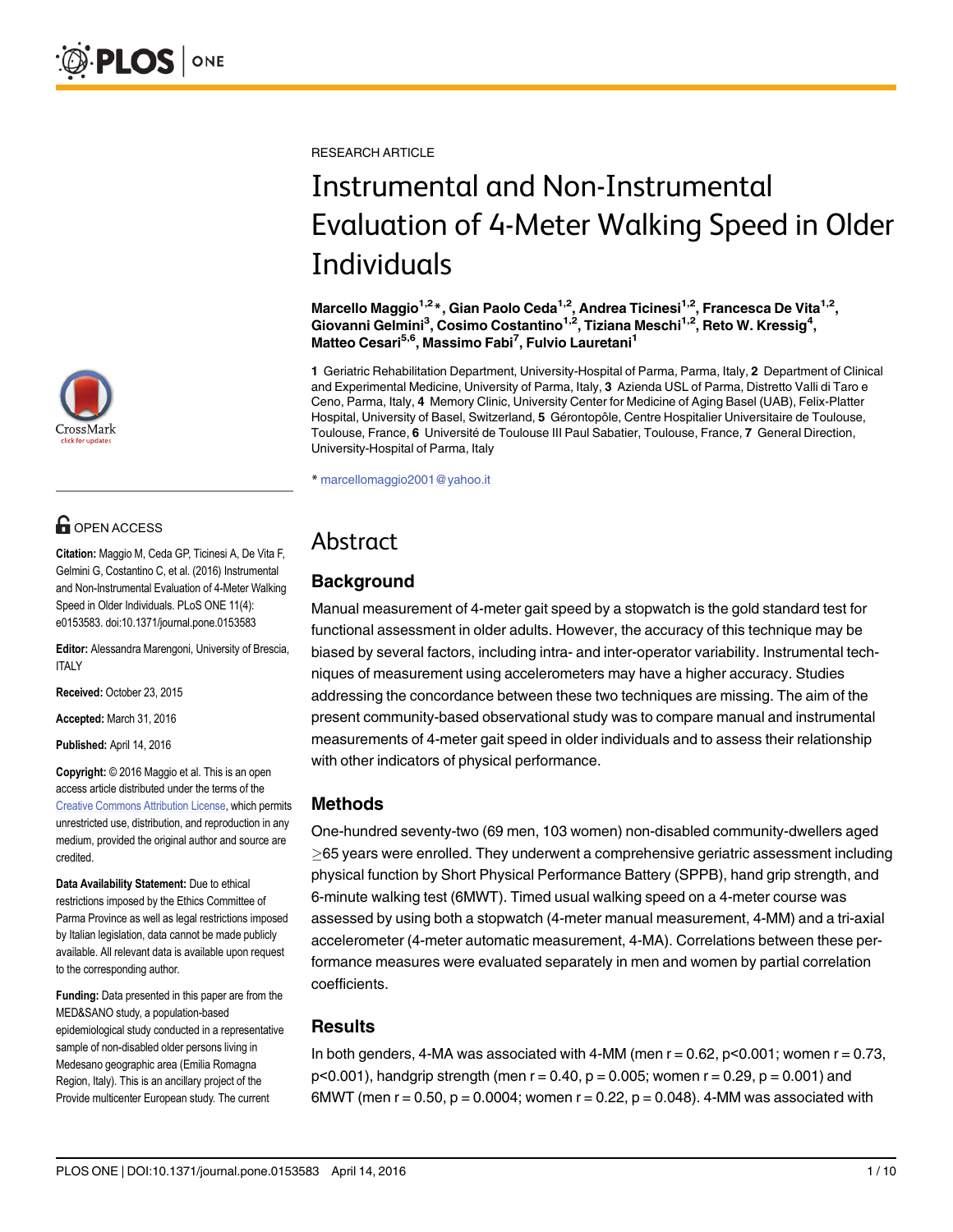<span id="page-1-0"></span>

analysis used cross-sectional data from the baseline comprehensive geriatric assessment conducted between November 2012 and April 2013. The study was financially supported by Nutricia Research, Nutricia Advanced Medical Nutrition. The funders had no role in study design, data collection and analysis decision to publish, or preparation of the manuscript. The final interpretation of the study results, review, and decision to submit the manuscript was performed by independent researchers with no affiliation to the funding source. None of the authors received financial compensation or grants by the funding source.

Competing Interests: The present study was unconditionally funded by Nutricia Research, Nutricia Advanced Medical Nutrition, as part of the Provide multicenter European study. The funder had no role in study design, data collection, analyses, decision to publish and preparation of the manuscript. The study was performed by independent researchers that had no personal financial conflict of interest with the funding source. None of the authors was employed by the funding source at the moment of the execution of the study. None of the authors received financial compensation or grants by the funding source. The presence of a commercial funder does not alter the authors' adherence to PLOS ONE policies on sharing data and materials.

handgrip strength and 6MWT in both men and women. Considering gait speed <0.6 m/s as diagnostic of dismobility syndrome, the two methods of assessment disagreed, with a different categorization of subjects, in 19% of men and 23% of women. The use of accelerometer resulted in 29 (13 M, 16 F) additional diagnoses of dismobility, compared with the 4-MM.

#### **Conclusions**

In an older population, the concordance of gait speeds manually or instrumentally assessed is not optimal. The results suggest that manual measures might lead to misclassification of a substantial number of subjects. However, longitudinal studies using standardized and validated procedures aimed at the comparison of different techniques are needed before recommending the use of accelerometers in comprehensive geriatric assessment.

# Introduction

Gait speed, or walking speed, measured at the individual's usual pace has been reported to be a relevant clinical marker of health, well-being and functional status of older population [[1\]](#page-8-0). Epidemiological studies addressing the reliability and validity of gait speed assessment in this agegroup indicate that this parameter is an independent predictor of a wide range of poor clinical outcomes in older persons, including falls  $[2]$  $[2]$ , hospitalization/institutionalization  $[3]$  $[3]$ , disability [\[4](#page-8-0)] and mortality [[5](#page-8-0)].

In particular, the 4-meter gait speed test is one of the most widely used assessment tools in the clinical geriatric settings [[6](#page-8-0)]. This measurement, performed by a stopwatch, is simple, quick, reproducible, inexpensive, feasible, and can even be assessed by non-professional trained staff.

Recent recommendations from the Mobility Working Group have identified the timed 4-meter usual gait speed as the main tool to diagnose dismobility, a condition characterized by poor mobility and defined by gait speed slower than 0.6 m/s  $[7-8]$  $[7-8]$  $[7-8]$ .

However, the current standard methodology of assessment of the walking time during the test by a stopwatch can be biased by high inter- and intra-operator variability [\[9,10\]](#page-8-0). These limitations might persist even after an intensive training for the staff devoted to its use. Over the past two decades, the increasing need of accurate and objective techniques in the assessment of physical activity led to the technological development of inexpensive, miniature accelerometer sensors  $[11,12]$  $[11,12]$  $[11,12]$  $[11,12]$  $[11,12]$ . The quality of the information provided by these sensors is potentially more reliable and valid and may theoretically give better quantitative measures of gait in older individuals, identifying deteriorating gait and dismobility [\[13\]](#page-8-0).

However, studies investigating the correlation between the assessment of gait speed, when conducted with a traditional stopwatch and by using accelerometers, are missing. Scarce information is also available on the relationship between the results obtained with these two assessment methods and other objective tests of physical performance  $[14]$  $[14]$  $[14]$ . In a recent populationbased cohort study carried out in older individuals without activities of daily living (ADL) disability, a good correlation between manually-measured 4-meter gait speed and Short Physical Performance Battery (SPPB) was found, but instrumental measurements with accelerometers were not performed [\[15\]](#page-8-0).

Given the clinical and research relevance of slow gait speed, we sought to investigate the correlation between its manual (using a stopwatch, 4-MM) and technological (using an accelerometer, 4-MA) assessment in older individuals. The study was also aimed at evaluating the correlation of 4-MM and 4-MA with other measures of physical performance, namely hand grip strength and the 6-minute walking test (6MWT).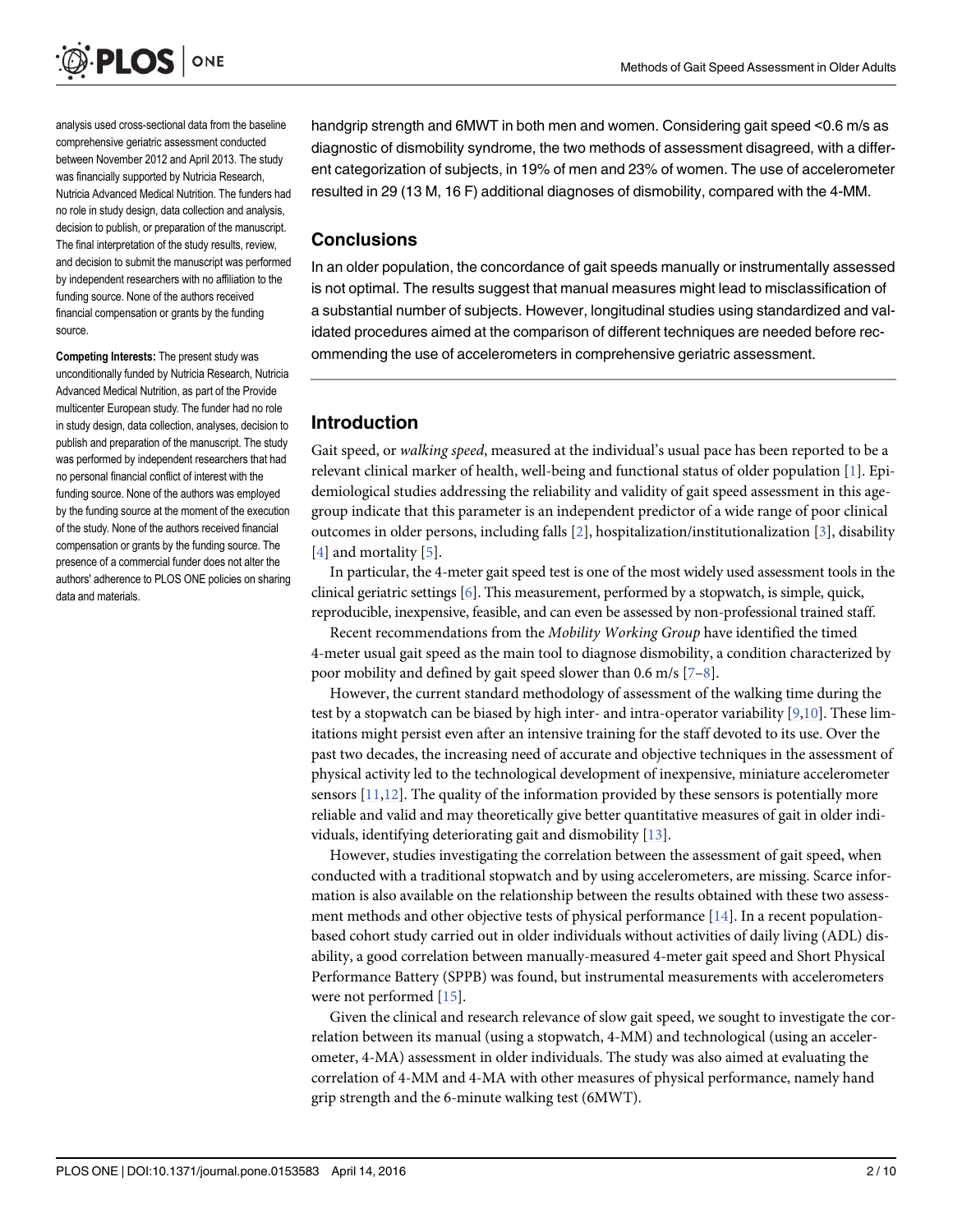## <span id="page-2-0"></span>Materials and Methods

#### Design, Participants and Ethical Statement

This community-based observational study is an ancillary project of the MED&SANO study, an epidemiological study conducted in a representative sample of non-disabled older persons living in the Medesano geographic area (Emilia Romagna Region, Italy). The current analysis used cross-sectional data from the baseline comprehensive geriatric assessment conducted between November 2012 and April 2013 as part of the Provide multicenter European study, whose aims and design are detailed elsewhere [\[16\]](#page-8-0).

A total of 455 non-disabled older community-dwellers aged 65 years or older were eligible for study enrolment after a screening evaluation by general practitioners of the Medesano area, according to the absence of physical disability. Among them, 205 were randomly selected to undergo a second-level specialist evaluation including comprehensive geriatric assessment. All subjects with overt disability (Barthel index score <65), with severe chronic diseases or cancer were excluded from the study at this second step  $(n = 8)$ . For the present analysis, 172 participants (69 men and 103 women) with complete data for the measures of interest were considered. Thus, 33 subjects were excluded since they did not complete the battery of physical tests included in this study.

The study protocol was approved by the Ethics Committee of Parma Province. All participants were informed about the study procedures, purposes, and known risks, and all gave their written informed consent.

# Physical Performance and Muscle Strength Measures

The battery of physical evaluation tests included the assessment of gait speed by using a stopwatch (4-MM) and an accelerometer (4-MA), SPPB, 6MWT and hand grip strength. For each participant, all measures were collected during the same day. SPPB was assessed first, followed, respectively, by 6MWT, 4-meter gait speed and handgrip strength. A period of 2–3 minutes of rest was granted between one test and another.

Gait Speed Assessment. The manual and instrumental assessment of gait speed were performed during the same 4-meter walk. A straight clearly marked course was used. The manual measurement was made by a trained operator using a stopwatch (4-MM). A tri-axial accelerometer was instead used for the instrumental assessment (4-MA) [\[17\]](#page-8-0). Instructions to walk at usual pace from a still standing position behind the starting line were provided to participants. Timing started at the first foot movement and ended when a foot completely crossed the finish line. Evaluations were conducted in a standardized way by five trained investigators. Canes and walkers were allowed if the subject normally used this equipment in his/her daily life.

The inertial triaxial sensor (Free $4$ Act $(\overline{R})$ , LorAn-Engineering, Bologna, Italy) consists of a small case of 78x48x20 mm weighting 48 g only, easy to use, requires no specialized equipment, does not interfere with regular walking, and could be used to analyze walking in clinical practice. The accelerometer, placed on a semi-elastic belt covering the L4-L5 inter-vertebral space, transmitted the data to a PC via Bluetooth. The sensitive axes of the sensing unit were automatically aligned along the anatomical vertical, medio-lateral, and antero-posterior axis.

## Short Physical Performance Battery (SPPB)

Lower extremity performance was evaluated using the SPPB, a strong predictor of physical disability in older adults [\[18](#page-8-0)]. The SPPB includes three timed subtests: the chair stand test, the usual gait speed test, and the balance test. The timed results of the subtests were converted to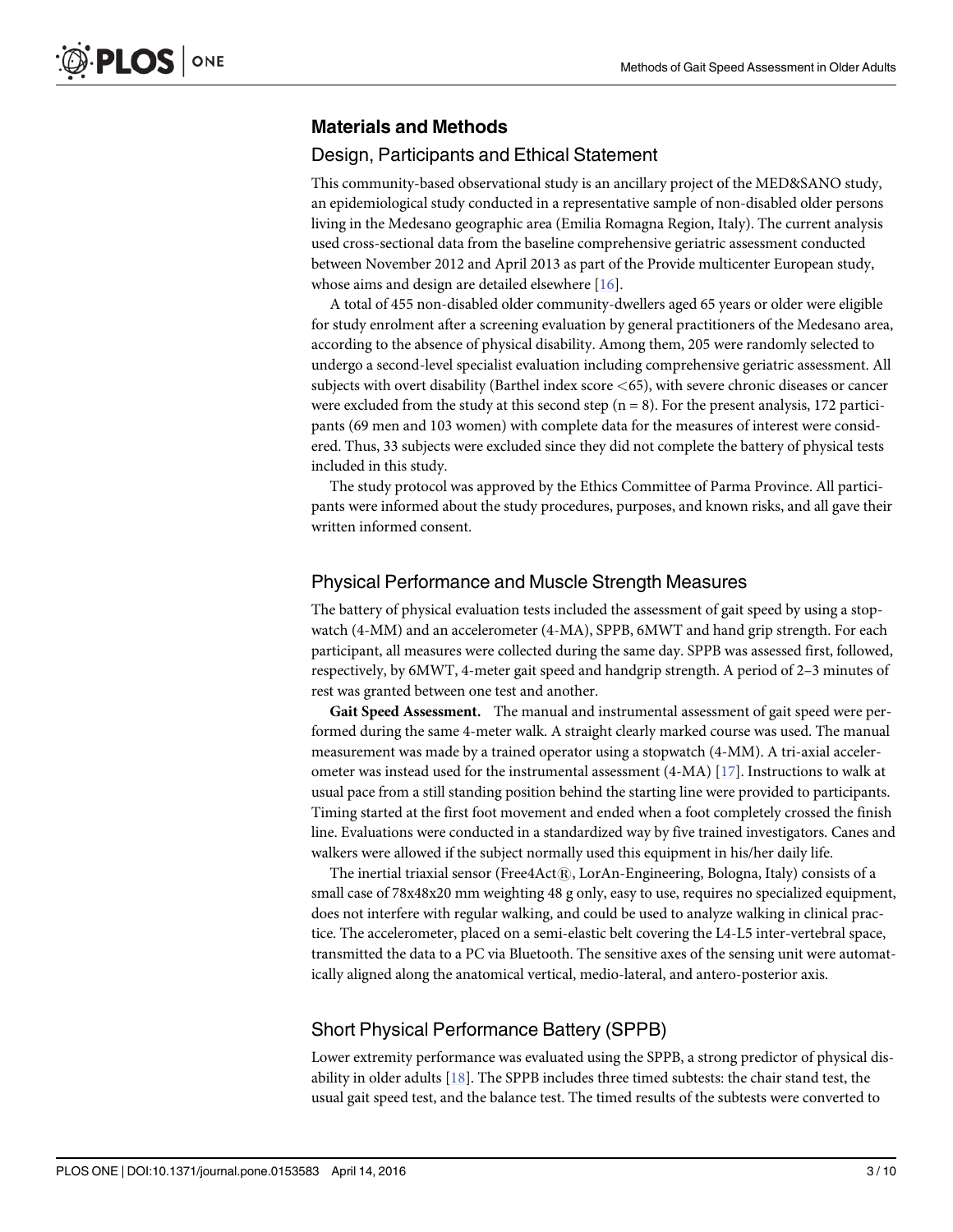<span id="page-3-0"></span>an ordinal scale ranging from 0 (worst performance) to 12 (best performance) according to predefined and previously published cut-points.

6-minute Walking Test (6MWT). The 6MWT was performed indoors, using a 30 meterlong walking course with a hard surface. The length of the corridor was marked every 3 meter and cones marked the turnaround points [\[19\]](#page-9-0). A starting line, defining the beginning and the end of each 60-meter lap, was marked on the floor using a brightly colored tape. Participants were invited at walking as far as possible over the circuit for a period of 6 minutes. The test evaluates the global and integrated responses of all the systems involved during exercise, including the pulmonary and cardiovascular systems, systemic circulation, peripheral circulation, blood, neuromuscular units, and muscle metabolism [[19\]](#page-9-0).

Handgrip Strength. Isometric hand grip strength was measured using a handheld dynamometer (Jamar Plus Digital Hand Dynamometer). The device measured strength in kilograms, with a precision of 0.1 kg. Participants were asked to perform the task twice with each hand. The average of the best result obtained with each hand was used for the present analyses.

Other Measures. Weight and height, objectively measured and employing a standard protocol, were used to calculate the body mass index as kg/m<sup>2</sup>. The Barthel Index was assessed for measuring the participants' functional ability. Cognitive performance was assessed using the Mini-Mental State Examination (MMSE). Depressive symptoms were assessed by the 15-item Geriatric Depression Scale (GDS-15), which is a widely used screening instrument for depressive symptoms in the elderly. The GDS-15 detects changes in depressive symptoms after a major negative life event [\[20](#page-9-0)]. Nutritional status was determined using the Mini Nutritional Assessment–Short Form (MNA-SF), which is a reliable and practical screening test validated in all geriatric settings [[21](#page-9-0)]. Information on drug use was collected through the expert evaluation of clinicians as routine approach.

The prevalence of specific medical conditions was established using standardized criteria that combine information from self-reported history, medical records, and a clinical medical examination. Diagnostic algorithms were modified versions of those adopted in the Women's Health and Aging Study [\[22\]](#page-9-0).

#### Statistical Analysis

Categorical variables were expressed in numbers and percentages, and continuous variables were reported according to gender as means (and standard deviations, SD) for normally distributed parameters or as median and interquartile range (IQR) for those non-normally distributed.

Since reference values for some muscle function and gait parameters in non-disabled older individuals are different between males and females  $[23]$  $[23]$  $[23]$ , a gender-specific analysis was carried out. Scatterplots of data were built to examine the correlation between 4-MM and 4-MA. Then, unadjusted Pearson correlations were calculated, as appropriate. Correlations of 4-MM and 4-MA with hand grip strength and 6MWT were also separately assessed in men and women using the same tests. 4-MA and 4-MM were categorized by using the cut-off point for dismobility syndrome of 0.6 m/sec  $[2,8]$ . The concordance between 4-MM and 4-MA in diagnosing dismobility syndrome was then assessed.

Statistical significance was defined as  $p \le 0.05$ . SAS 8.2 statistical package (SAS Institute, Inc., Cary, NC, USA) was used for all analyses.

#### **Results**

Characteristics of the study population ( $n = 172$ , 69 M, 103 F) are summarized in [Table 1](#page-4-0). The mean age of participants was 80.7 (SD 4.8) years.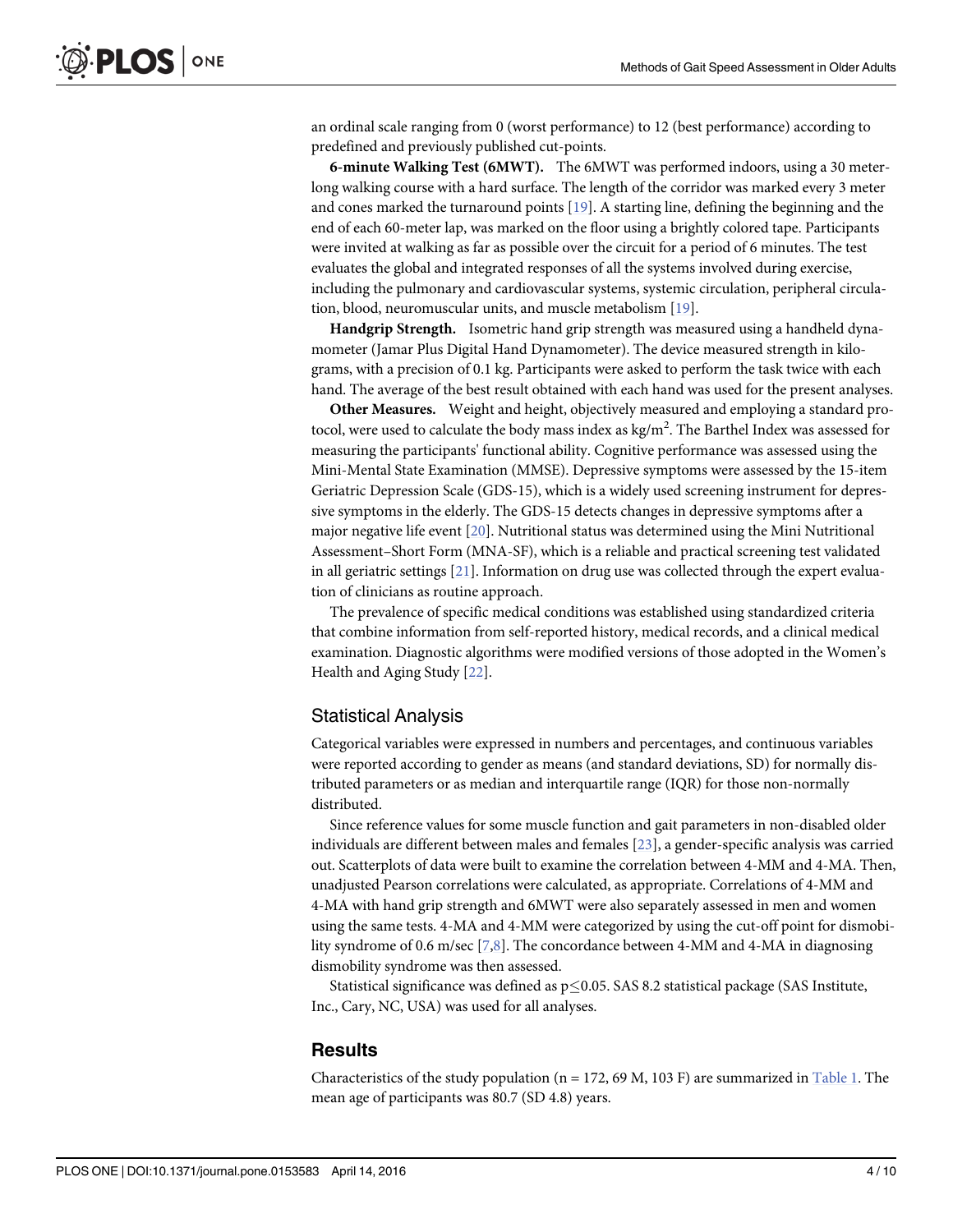|                               | $Men(n = 69)$    | Women( $n = 103$ ) |
|-------------------------------|------------------|--------------------|
| Age (years)                   | $79.03 \pm 4.87$ | $78.18 \pm 5.64$   |
| <b>Barthel Index</b>          | $97.78 \pm 5.45$ | $96.65 \pm 6.47$   |
| Handgrip strength (kg)        | $39.42 \pm 8.57$ | $23.85 \pm 5.01$   |
| Total SPPB (score)            | $9.74 \pm 1.14$  | $8.97 \pm 1.65$    |
| 4-MM (m/s)                    | $0.91 \pm 0.26$  | $0.78 \pm 0.22$    |
| 6MWT(m/s)                     | $0.88 \pm 0.22$  | $0.86 \pm 0.21$    |
| 4-MA (m/s)                    | $1.06 \pm 0.17$  | $0.89 \pm 0.18$    |
| BMI ( $\text{kg/m}^2$ )       | $26.56 \pm 3.18$ | $26.24 \pm 3.80$   |
| MMSE score                    | $26.13 \pm 3.17$ | $26.81 \pm 3.55$   |
| <b>GDS Short Form (score)</b> | $3[1-5]$         | $3 [2 - 6]$        |
| MNA Short Form (score)        | $13.14 \pm 1.47$ | $12.45 \pm 2.07$   |
| Drug use (n)                  | $3[2-5]$         | $4 [3 - 6]$        |

<span id="page-4-0"></span>

| Table 1.  Sociodemographic and Clinical Characteristics of Study Sample of the MED&SANO study. |
|------------------------------------------------------------------------------------------------|
|------------------------------------------------------------------------------------------------|

\*Data are presented as number of cases (percentage), mean ± SD or median and interquartile range. \*\*SPPB; Short Physical Performance Battery; 6MWT: Six Minute Walking Test; 4-MA: 4-m gait speed accelerometer; 4-MM: 4-m gait speed manual; BMI: Body Mass Index; MMSE: Mini Mental State Examination Score; GDS: Geriatric Depression Scale; MNA: Mini Nutritional Assessment.

doi:10.1371/journal.pone.0153583.t001

Scatterplots of correlations between 4-MM and 4-MA in men and women are shown in Figs 1 and [2,](#page-5-0) respectively. In both genders the correlations were statistically significant (β±SE men  $0.75\pm0.14$ , p<0.001, women  $0.77\pm0.08$ , p<0.001). Figs 1 and [2](#page-5-0) also show the categorization of subjects as having or not having dismobility syndrome according to the cut-off value of 0.6 m/s.

Calculation of unadjusted Pearson correlations confirmed that 4-MM was significantly and positively correlated with 4-MA in both genders, as highlighted in [Table 2](#page-5-0) ( $r = 0.62$ , p<0.001 in men;  $r = 0.73$ ,  $p < 0.001$  in women). Among males, the number of subjects categorized as having dismobility syndrome (gait speed  $\langle 0.6 \text{ m/s} \rangle$ ) was 6 (9%) according to 4-MM, and 19 (28%) according to 4-MA. Among females, 22 subjects (21%) had dismobility syndrome according to 4-MM and 30 (29%) according to 4-MA. [Table 3](#page-6-0) shows the categorization of participants according to the different measurement techniques and using 0.6 m/s as gait speed cut-off in men and women, respectively. In 13/69 males (19%) and 24/103 females (23%) the two methods of gait speed assessment disagreed for the presence of dismobility syndrome.





doi:10.1371/journal.pone.0153583.g001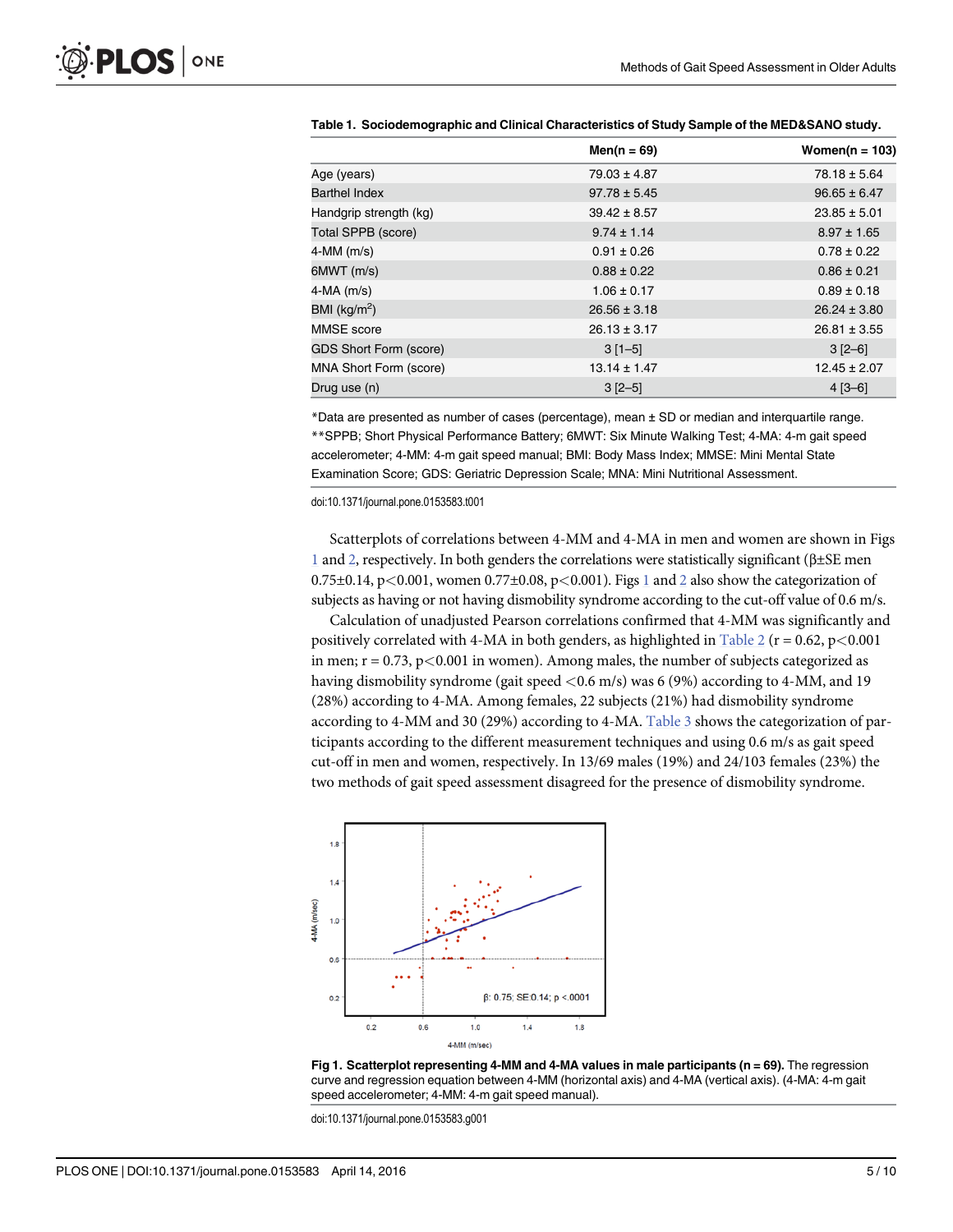<span id="page-5-0"></span>

[Fig 2. S](#page-4-0)catterplots representing 4-MM and 4-MA values in female participants (n = 103). The regression curve and regression equation between 4-MM (horizontal axis) and 4-MA (vertical axis).(4-MA: 4-m gait speed accelerometer; 4-MM: 4-m gait speed manual).

doi:10.1371/journal.pone.0153583.g002

The correlations of 4-MM and 4-MA with other measures of functional performance are also shown in Table 2. A significant positive correlation with 6MWT was found for both 4-MM and 4-MA in men and women (4-MM men  $r = 0.59$ ,  $p < 0.001$ ; women  $r = 0.49$ ,  $p<0.001$ ; 4-MA men r = 0.50, p = 0.0004; women r = 0.22, p = 0.048).

4-MA showed a significant positive correlation with handgrip strength ( $r = 0.40$ ,  $p = 0.005$ ) in men;  $r = 0.29$ ,  $p = 0.01$  in women), as also 4-MM ( $r = 0.51$ ,  $p < 0.001$  in men;  $r = 0.38$ ,  $p = 0.0001$  in women).

#### **Discussion**

In a cohort of community-dwelling older individuals, we found a significant correlation between the assessment of gait speed using a manual (i.e., stopwatch) and technological (i.e., accelerometer) technique. However, our results suggest that the concordance of two tests is less strong than anticipated and might be suboptimal in the classification of single subjects. This is the first study investigating the correlation between these two assessment modalities of gait speed.

There is a wide range of methods available for assessing physical function in both research and clinical practice  $[24]$  $[24]$  $[24]$ . The final choice on the best measurement should take into account the inter-rater and test-retest reliability, accuracy, feasibility and costs. Namely, 4-meter gait

|                   | $Men(N = 69)$<br>4-m gait speed |                |                          |                |                          | Women( $N = 103$ ) |      |                |  |
|-------------------|---------------------------------|----------------|--------------------------|----------------|--------------------------|--------------------|------|----------------|--|
|                   |                                 |                |                          |                | 4-m gait speed           |                    |      |                |  |
|                   | 4-MM                            |                | 4-MA                     |                | 4-MM                     |                    | 4-MA |                |  |
|                   |                                 | P              |                          | P              |                          | P                  |      | Þ              |  |
| Handgrip strength | 0.51                            | < .0001        | 0.40                     | 0.005          | 0.38                     | 0.0001             | 0.29 | 0.001          |  |
| 4-MM              | $\overline{\phantom{0}}$        | $\blacksquare$ | 0.62                     | < 0.001        | $\overline{\phantom{a}}$ | $\blacksquare$     | 0.73 | < .0001        |  |
| 6-MWT             | 0.59                            | < 0.001        | 0.50                     | 0.0004         | 0.49                     | < .0001            | 0.22 | 0.048          |  |
| 4-MA              | 0.62                            | < 0.001        | $\overline{\phantom{a}}$ | $\blacksquare$ | 0.73                     | < 0.001            | $\,$ | $\blacksquare$ |  |

[Table 2.](#page-4-0) Unadjusted coefficient correlation investigating the relationship between 4-MM, 4-MA and objectives measures of physical performance and functional capacity.

4-MM: 4-meter walking speed measured manually by stopwatch; 4-MA: 4-meter walking speed measured instrumentally by accelerometer; 6MWT: 6-minute walking test.

doi:10.1371/journal.pone.0153583.t002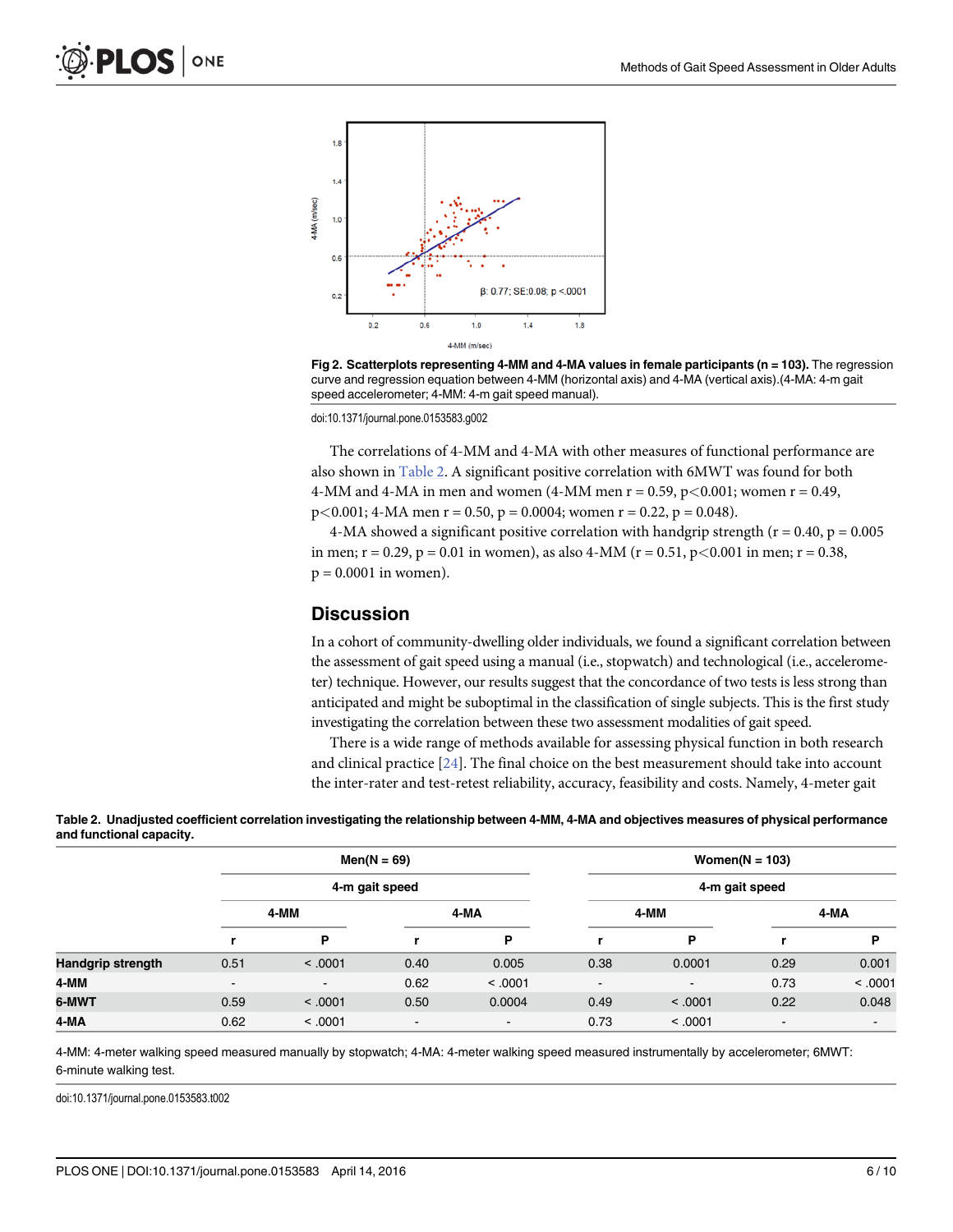<span id="page-6-0"></span>speed test was shown to be extremely robust. Moreover, its design makes it particularly suitable for use in routine clinical and research activities. These characteristics led to its integration in the SPPB, the most used objective tool for the assessment of lower extremity functioning in older persons [\[24\]](#page-9-0).

The present study shows that both 4-MM and 4-MA were correlated to other tests of physical performance like 6MWT and hand grip strength. The correlation found between the 4-MM and the 4-MA highlights that further studies are needed to investigate the role of accelerometer-measured gait speed assessment. Accurate, standardized and reproducible techniques of measurement are in fact needed, privileging those techniques less affected by methodological issues, and inter- and intra-operator variability that may represent a relevant bias  $[9,10]$  $[9,10]$ .

Four-meter gait speed depends on lower limb muscle function and is a good predictor of mobility impairment and adverse outcomes  $[8,25,26]$  $[8,25,26]$ . Thus, it is important to use appropriate, reliable and accurate techniques to measure it during the comprehensive geriatric assessment, in order to correctly diagnose dismobility syndrome. In fact, a 4-meter walking speed lower than 0.6 m/s is nowadays widely recognized as a diagnostic criterion for this syndrome  $[7]$  $[7]$ . We acknowledge that this cut-off point was developed using 4-MM and not based on 4-MA. Our data clearly show that a large number of cases were categorized differently according to the method of assessment. By hypothesizing 4-MA as gold standard, 4-MM showed a poor sensitivity to detect dismobility syndrome (32% for males and 47% for females, Table 3). As such, the way gait speed is measured may have strong clinical implications. The use of an accelerometer may represent a promising alternative to manual assessment, theoretically giving more "objective" results. However, the method of wearing the device in 4-MA might influence the gait information obtained from this instrument. In addition, further longitudinal studies should investigate the correlation of 4-MA with functional outcomes, particularly in those subjects categorized differently according to the two techniques. Moreover, these results reinforce the concept that there are some gender-related differences in gait speed, that should be considered when interpreting results of functional tests during a comprehensive geriatric assessment.

4-MM remains the easiest and commonest way to assess physical performance [[6\]](#page-8-0). Nevertheless, when using this technique, a certain degree of variability, potentially influencing its results, should always be taken into account. The routine application of 4-MA may help to overcome these limitations in both clinical and research settings where a high degree of concordance is needed to detect dismobility syndrome,.

The problem of insufficient accuracy of manual measurements of walking speed is well known in medical literature  $[9,10,27]$  $[9,10,27]$ . Some studies addressed the importance of an initial specific training of the staff to reduce the potential inaccuracy of evaluation  $[9,10]$  $[9,10]$  $[9,10]$ . Others used a photocell-based method (with devices mounted at the starting and finishing lines) associated

[Table 3.](#page-4-0) Categorization of male (n = 69) and female participants (n = 103) by using gait speed cut-off 0.6 m/s according to the two different methods of gait speed assessment (4-MM, manual assessment; 4-MA accelerometer assessment). 4-MM showed a poor sensitivity to detect dismobility syndrome (32% for males and 47% for females).

|                        | Males ( $N = 69$ )     |                     |
|------------------------|------------------------|---------------------|
| 4-MA4-MM               | <0.6 m/s (dismobility) | $>0.6$ m/s (normal) |
| <0.6 m/s (dismobility) | 6(8.7%)                | 0                   |
| $>0.6$ m/s (normal)    | 13 (18.8%)             | 50 (72.5%)          |
|                        | Females ( $N = 103$ )  |                     |
| 4-MA4-MM               | <0.6 m/s (dismobility) | $>0.6$ m/s (normal) |
| <0.6 m/s (dismobility) | 14 (13.6%)             | 8(7.8%)             |
| $>0.6$ m/s (normal)    | 16 (15.5%)             | 65 (63.1%)          |

doi:10.1371/journal.pone.0153583.t003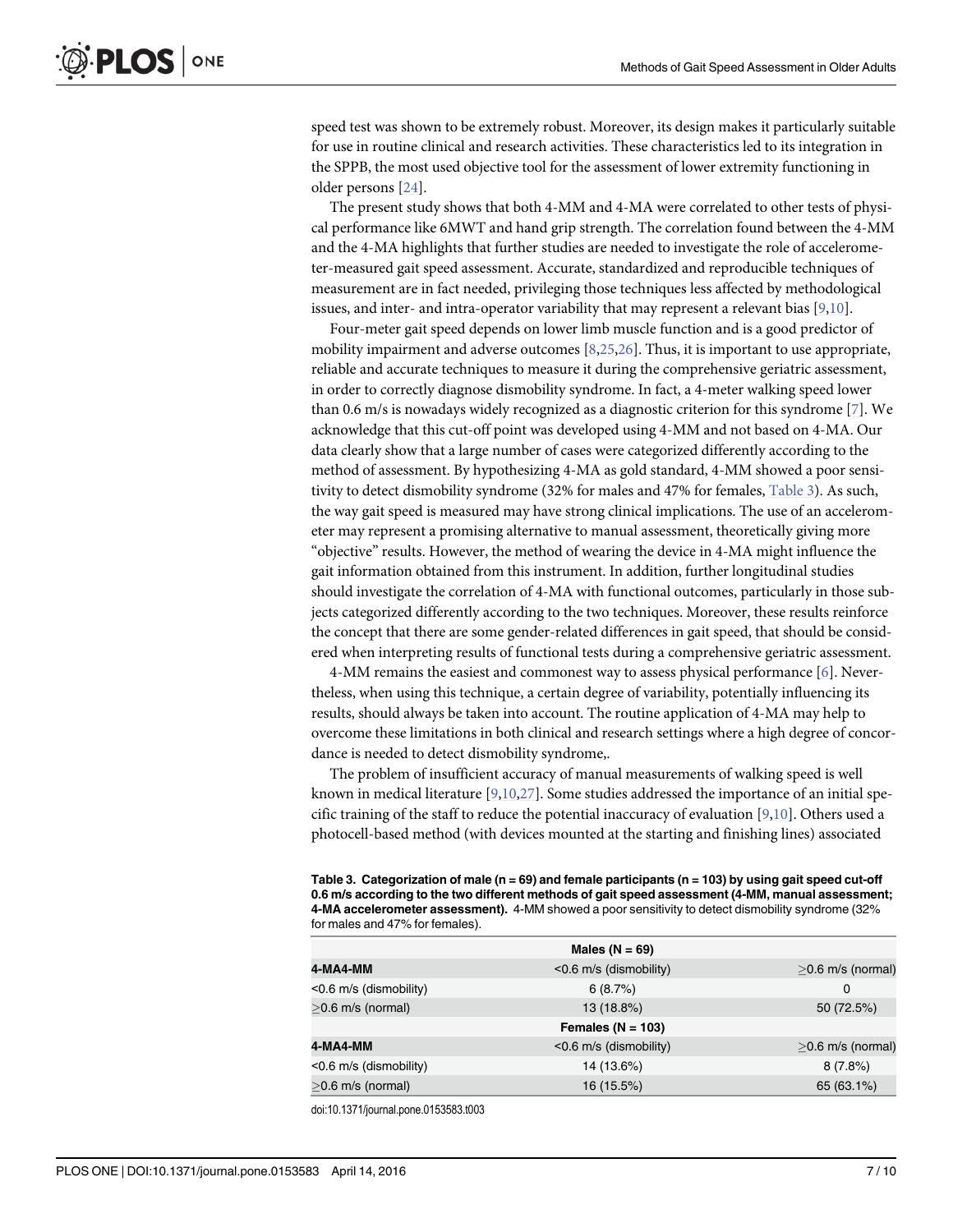<span id="page-7-0"></span>with a rigid protocol of administration. As compared to manual methods of assessment, gaitaccelerometers provide a wider spectrum of additional information that can be clinically relevant for exploring the risk of functional declines in older subjects (e.g., variability of movements, balance, static and dynamic acceleration). Accelerometers are also characterized by a portable and low cost acquisition system. In addition, this testing is not restricted to a laboratory environment since this instrument easily allows the assessment of usual gait speed in all the settings [\[26](#page-9-0)]. Several investigations evaluating measures of gait in subjects with different neurological conditions with pathological gait impairment, compared to healthy subjects, have already suggested that a triaxial accelerometer is a good practical tool for capturing altered ambulation [\[28\]](#page-9-0).

Our study has some limitations. The relatively small sample size and the cross-sectional nature of the study do not allow definitive conclusions. The capacity of 4-MA to predict functional outcomes in older community-dwellers is in fact still poorly investigated. The studies available in the literature, and performed with accelerometers, did not use the same position to place the device. In our study, the accelerometer was placed on a semi-elastic belt covering the L4-L5 intervertebral space. Thus, our results cannot be completely comparable with other studies using different positions [\[29](#page-9-0)]. A standardized position of wearing the device is needed in the future. We acknowledge that process of data extraction could have represented another limiting factor. However, in our study, the accelerometer directly transmitted the data to a PC via Bluetooth. The sensitive axes of the sensing unit were automatically aligned along the anatomical vertical, medio-lateral, and antero-posterior axis. Finally, gold standard measurements of gait speed assessment, such as instrumented walkways and stereo photogrammetry [\[30\]](#page-9-0), were not used in the present study.

Despite these limitations this is the first study having assessed the correlation of 4-MM with 4-MA. The association between these two techniques of gait speed assessment should be better investigated in larger populations, with longitudinal design, including also subjects with known dismobility syndrome. On this regard longitudinal studies comparing the two tests are needed to validate 4-MA as a gold standard. Meanwhile, 4-MM remains the easiest approach to be used in the clinical practice. The implementation of technological methods of gait speed assessment in second-level geriatric care services or for clinical research purposes should however be considered although based on our findings it becomes hard to make recommendations on the better usefulness of automatic than manual measurement.

#### **Conclusions**

In a population of elderly community-dwellers without known dismobility syndrome, we found a significant correlation between the assessment of gait speed using manual and technological techniques. The concordance of gait speed manually or instrumentally assessed is not optimal and manual measures might lead to misclassification of a substantial number of subjects. However, there is need of future longitudinal studies comparing the two techniques, using standardized procedures and taking quantitative gait analysis as gold standard reference, before to recommend the usefulness of accelerometers in the comprehensive geriatric assessment.

#### Acknowledgments

We are grateful to the participants for the time and energy they spent while taking part in this Study. We are thankful to the energy and commitment of all research staff members of the School of Geriatrics (Drs Marco Mantovani, Valeria Buttò, Eleonora Sutti, Giuliana Bondi) and Physiatry (Drs Laura Galuppo, Federica Petraglia) of the University of Parma.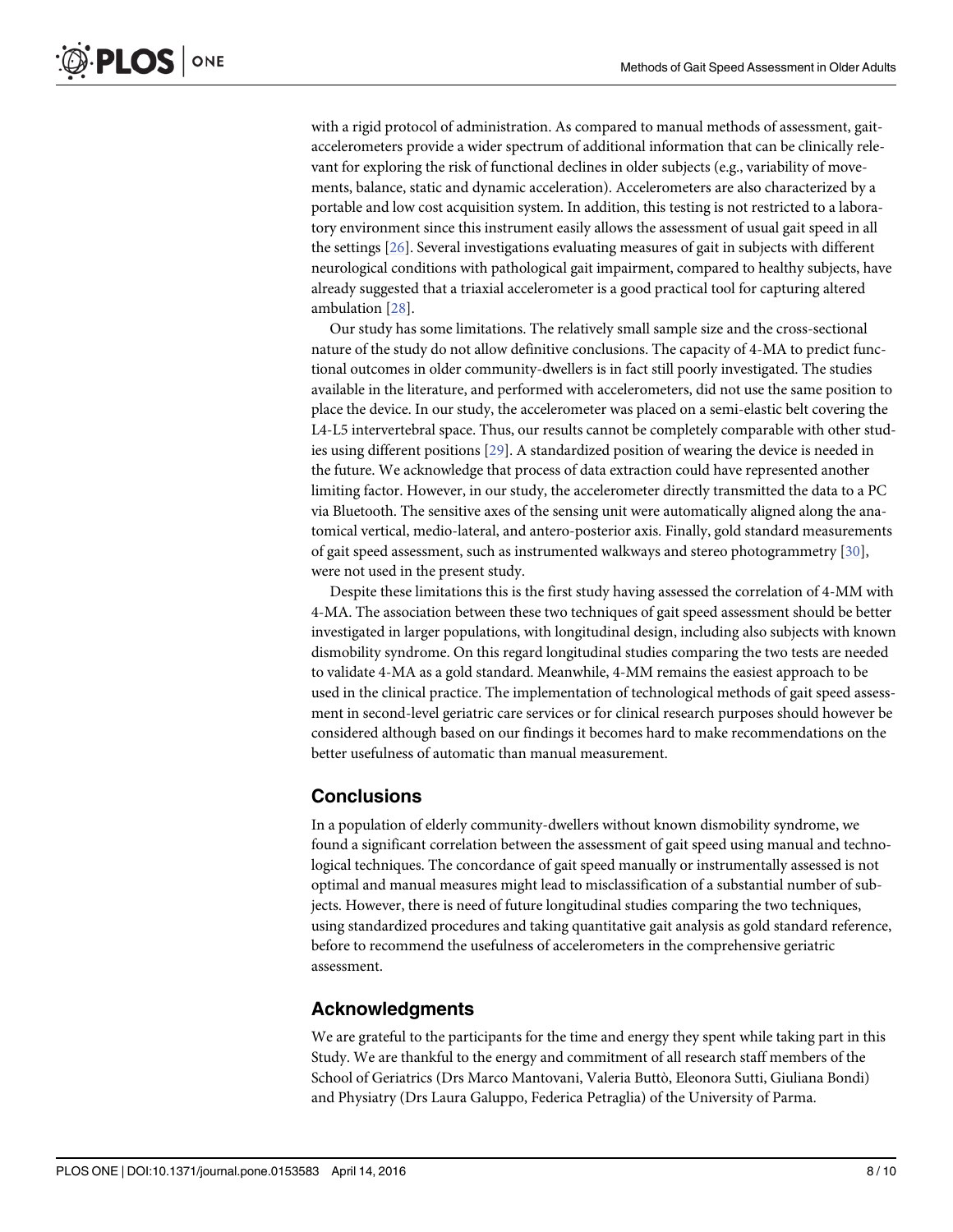# <span id="page-8-0"></span>Author Contributions

Conceived and designed the experiments: MM GPC RWK MC MF FL. Performed the experiments: MM FDV GG CC. Analyzed the data: MM FL. Contributed reagents/materials/analysis tools: GG CC. Wrote the paper: MM AT TM FL.

#### References

- [1.](#page-1-0) Rydwik E, Bergland A, Forsén L, Frändin K. Investigation into the reliability and validity of the measurement of elderly people's clinical walking speed: a systematic review. Physiother Theory Pract. 2012; 28: 238–256. doi: [10.3109/09593985.2011.601804](http://dx.doi.org/10.3109/09593985.2011.601804) PMID: [21929322](http://www.ncbi.nlm.nih.gov/pubmed/21929322)
- [2.](#page-1-0) Patil R, Uusi-Rasi K, Tokola K, Karinkanta S, Kannus P, Sievänen H. Effects of a Multimodal Exercise Program on Physical Function, Falls, and Injuries in Older Women: A 2-Year Community-Based, Randomized Controlled Trial. J Am Geriatr Soc. 2015; 63: 1306–1313. doi: [10.1111/jgs.13489](http://dx.doi.org/10.1111/jgs.13489) PMID: [26115073](http://www.ncbi.nlm.nih.gov/pubmed/26115073)
- [3.](#page-1-0) Montero-Odasso M, Schapira M, Soriano ER, Varela M, Kaplan R, Camera RA, et al. Gait velocity as a single predictor of adverse events in healthy seniors aged 75 years and older. J Gerontol A Biol Sci Med Sci. 2005; 60: 1304–1309. PMID: [16282564](http://www.ncbi.nlm.nih.gov/pubmed/16282564)
- [4.](#page-1-0) Cesari M, Kritchevsky SB, Penninx BW, Nicklas BJ, Simonsick EM, Newman AB, et al. Prognostic value of usual gait speed in well-functioning older people—results from the Health, Aging and Body Composition Study. J Am Geriatr Soc. 2005; 53: 1675–1680. PMID: [16181165](http://www.ncbi.nlm.nih.gov/pubmed/16181165)
- [5.](#page-1-0) Studenski S, Perera S, Patel K, Rosano C, Faulkner K, Inzitari M, et al. Gait speed and survival in older adults. JAMA. 2011; 305: 50–58. doi: [10.1001/jama.2010.1923](http://dx.doi.org/10.1001/jama.2010.1923) PMID: [21205966](http://www.ncbi.nlm.nih.gov/pubmed/21205966)
- [6.](#page-1-0) Studenski S, Perera S, Wallace D, Chandler JM, Duncan PW, Rooney E, et al. Physical performance measures in the clinical setting. J Am Geriatr Soc. 2003; 51: 314–322. PMID: [12588574](http://www.ncbi.nlm.nih.gov/pubmed/12588574)
- [7.](#page-1-0) Cummings SR, Studenski S, Ferrucci L. A diagnosis of dismobility—giving mobility clinical visibility: a Mobility Working Group recommendation. JAMA. 2014; 311: 2061–2062. doi: [10.1001/jama.2014.3033](http://dx.doi.org/10.1001/jama.2014.3033) PMID: [24763978](http://www.ncbi.nlm.nih.gov/pubmed/24763978)
- [8.](#page-1-0) Lauretani F, Russo CR, Bandinelli S, Bartali B, Cavazzini C, Di Iorio A, et al. Age-associated changes in skeletal muscles and their effect on mobility: an operational diagnosis of sarcopenia. J Appl Physiol. 2003; 95: 1851–1860. PMID: [14555665](http://www.ncbi.nlm.nih.gov/pubmed/14555665)
- [9.](#page-1-0) Graham JE, Ostir GV, Kuo YF, Fisher SR, Ottenbacher KJ. Relationship between test methodology and mean velocity in timed walk tests: a review. Arch Phys Med Rehabil. 2008; 89: 865–872. doi: [10.](http://dx.doi.org/10.1016/j.apmr.2007.11.029) [1016/j.apmr.2007.11.029](http://dx.doi.org/10.1016/j.apmr.2007.11.029) PMID: [18452733](http://www.ncbi.nlm.nih.gov/pubmed/18452733)
- [10.](#page-1-0) Graham JE, Ostir GV, Fisher SR, Ottenbacher KJ. Assessing walking speed in clinical research: a system-atic review. J Eval Clin Pract. 2008; 14: 552-562. doi: [10.1111/j.1365-2753.2007.00917.x](http://dx.doi.org/10.1111/j.1365-2753.2007.00917.x) PMID: [18462283](http://www.ncbi.nlm.nih.gov/pubmed/18462283)
- [11.](#page-1-0) Eyler AA, Brownson RC, Bacak SJ, Housemann RA. The epidemiology of walking for physical activity in the United States. Med Sci Sports Exerc. 2003; 35: 1529–1536. PMID: [12972873](http://www.ncbi.nlm.nih.gov/pubmed/12972873)
- [12.](#page-1-0) Fitzhugh EC, Thompson DL. Leisure-time walking and compliance with ACSM/AHA aerobic-related physical activity recommendations: 1999–2004 NHANES. J Phys Act Health. 2009; 6: 393–402. PMID: [19842452](http://www.ncbi.nlm.nih.gov/pubmed/19842452)
- [13.](#page-1-0) Culhane KM, O'Connor M, Lyons D, Lyons GM. Accelerometers in rehabilitation medicine for older adults. Age Ageing. 2005; 34: 556–560. PMID: [16267178](http://www.ncbi.nlm.nih.gov/pubmed/16267178)
- [14.](#page-1-0) Kalyani RR, Tra Y, Yeh HC, Egan JM, Ferrucci L, Brancati FL. Quadriceps strength, quadriceps power, and gait speed in older U.S. Adults with diabetes mellitus: results from the National Health and Nutrition Examination Survey, 1999–2002. J Am Geriatr Soc. 2013; 61: 769–775. doi: [10.1111/jgs.12204](http://dx.doi.org/10.1111/jgs.12204) PMID: [23617584](http://www.ncbi.nlm.nih.gov/pubmed/23617584)
- [15.](#page-1-0) Minneci C, Mello AM, Mossello E, Baldasseroni S, Macchi L, Cipolletti S, et al. Comparative study of four physical performance measures as predictors of death, incident disability, and falls in unselected older persons: the Insufficienza Cardiaca negli Anziani Residenti a Dicomano Study. J Am Geriatr Soc. 2015; 63: 136–141. doi: [10.1111/jgs.13195](http://dx.doi.org/10.1111/jgs.13195) PMID: [25597564](http://www.ncbi.nlm.nih.gov/pubmed/25597564)
- [16.](#page-2-0) Bauer JM, Verlaan S, Bautmans I, Brandt K, Donini LM, Maggio M, et al. Effects of a Vitamin D and Leucine-Enriched Whey Protein Nutritional Supplement on Measures of Sarcopenia in Older Adults, the PROVIDE Study: A Randomized, Double-Blind, Placebo-Controlled Trial. J Am Med Dir Assoc. 2015; 16: 740–747. doi: [10.1016/j.jamda.2015.05.021](http://dx.doi.org/10.1016/j.jamda.2015.05.021) PMID: [26170041](http://www.ncbi.nlm.nih.gov/pubmed/26170041)
- [17.](#page-2-0) Sasaki JE, Dinesh J, Freedson PS. Validation and comparison of ActiGraph activity monitors. J Sci Med Sport. 2011; 14: 411-416. doi: [10.1016/j.jsams.2011.04.003](http://dx.doi.org/10.1016/j.jsams.2011.04.003) PMID: [21616714](http://www.ncbi.nlm.nih.gov/pubmed/21616714)
- [18.](#page-2-0) Guralnik JM, Ferrucci L, Simonsick EM, Salive ME, Wallace RB. Lower-extremity function in persons over the age of 70 years as a predictor of subsequent disability. N Engl J Med. 1995; 332: 556–561 PMID: [7838189](http://www.ncbi.nlm.nih.gov/pubmed/7838189)